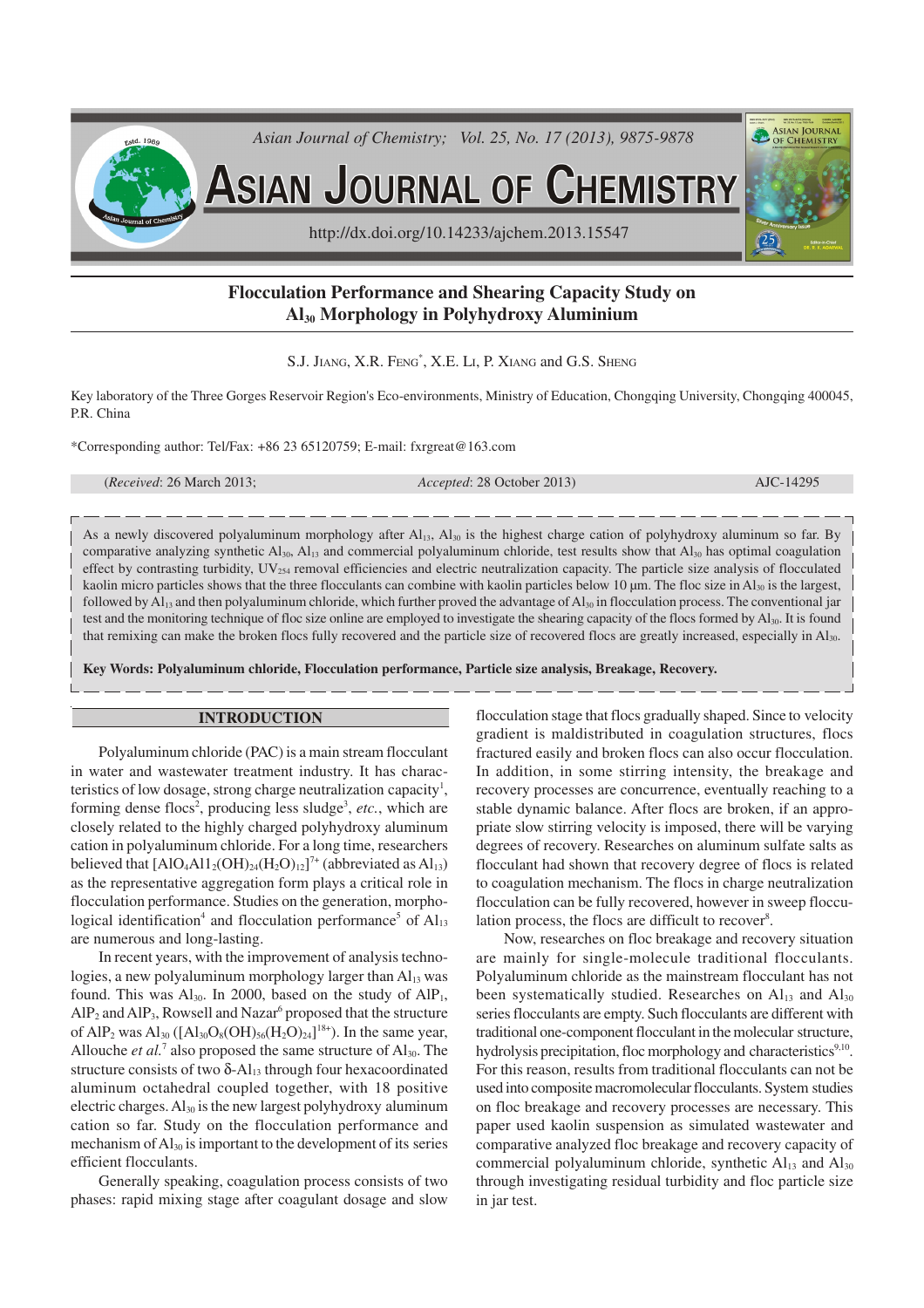## **EXPERIMENTAL**

The  $Al_{30}$  sample with total Al concentration of 0.2 mol  $L^{-1}$ were prepared by the following method:  $20 \text{ mL } AIC<sub>13</sub>$  aqueous solution with Al concentration of  $1.0 \text{ mol } L^{-1}$  was added into 250 mL glass reactor equipped with a Teflon anchor stirrer and a reflux condenser. The solution was heated to a predetermined temperature (80 °C) using a thermostatic apparatus, then 80 mL of aqueous solution of NaOH with a calculated concentration (0.6 mol  $L^{-1}$  for B = 2.4) was pumped into the reactor through peristaltic pump at a speed of 0.5 ml min-1 under rapid stirring until the hydrolysis ratio  $(B = [OH^-]/[Al^{3+}])$ reached a prearranged value. After the addition of NaOH solution finished, the reactants were continuously stirred and heated at a predetermined temperature. This sample was PAC with high content of  $Al_{13}$  (PAC- $Al_{13}$ ). PAC- $Al_{30}$  were prepared by heating PAC-Al<sub>13</sub> solution at 95 °C for 36 h. under stirring and refluxing.

**Detection method:** Coagulation experiments were carried out at room temperature using jar test on a six-paddle gang stirrer (ZR4-6, Zhongrun Co., China). A measured amount of flocculant was added into the water sample under rapid stirring. The characteristics of the water sample are given in Table-1. The water solution was stirred rapidly at 200 rpm for 3 min after coagulant dosing, followed by slow stirring at 50 rpm for 13 min and then settled for 40 min. While in floc breakage and recovery experiment, after slow stirred in normal coagulation procedures above, continue to stir rapidly at 200 rpm for 2 min, followed by slow stirring at 50 rpm for 10 min and then settled for 10 min. Monitor the change of floc particle size online in the entire process and residual turbidity after settlement.

| TABLE-1<br><b>CHARACTERISTICS OF RAW WATER</b> |                         |                             |            |                    |              |    |
|------------------------------------------------|-------------------------|-----------------------------|------------|--------------------|--------------|----|
| Indexes                                        | Kaolin<br>$(mg L^{-1})$ | Humic acid<br>$(mg L^{-1})$ | $UV_{254}$ | Turbidity<br>(NTU) | Zeta<br>(mV) | pH |
|                                                | 100                     | 10                          | 0.38       | 49.6               | $-25$        | 75 |

The development of floc size during the flocculation period was measured on a Laser Particle Size and Shape Analyzer (Winner 2000, Winner Co., China). The sample was taken using a syringe immediately after coagulant addition and rapid mixing to measure the Zeta potential in Zetasizer Nano ZS90 (Malvern Co., UK). Supernatant sample was withdrawn and filtered through the common qualitative filter paper for  $UV_{254}$ . UV<sub>254</sub> representing humic acid concentration was measured at 254 nm through a DR5000 UV spectrophotometer (HACH Co., USA). After settlement, take the sample to measure residual turbidity in a 2100P turbidimeter (HACH Co., USA) and pH through a PHs-3c (Dapu Co., China).

#### **RESULTS AND DISCUSSION**

The mechanisms to explain the coagulation of humic substances include charge neutralization, precipitation, bridgeaggregation, adsorption and sweep-flocculation<sup>11,12</sup>. Under different conditions, the different mechanisms or their combination may be dominant. Because of the high positive charge and big molecular  $Al_{30}$ , charge neutralization and bridgeaggregation may play a more important role.

**Distribution of Al species:** The prepared samples were analyzed by  $^{27}$ Al nuclear magnetic resonance technology.  $Al_{13}$ species are 80.3  $%$  in unmatured product<sup>13</sup>, while  $Al_{30}$  species are 76.8  $%$  in aging product<sup>14</sup>. So we called the unmatured product  $Al_{13}$  and aging product  $Al_{30}$ .  $Al_{a}$ ,  $Al_{b}$  and  $Al_{c}$  were measured in commercial PAC,  $Al_{13}$  and  $Al_{30}$  through Al-Ferron timed complex colorimetric method<sup>15</sup>. In commercial PAC, the proportion of  $Al<sub>a</sub>$ ,  $Al<sub>b</sub>$  and  $Al<sub>c</sub>$  are 23.97, 64.78 and 11.25  $\%$ , while in Al<sub>13</sub>, Alb is the main form, taking over 88.4  $\%$ . In synthetic  $Al_{30}$ ,  $Al_c$  is 73.6 % and  $Al_b$  takes 24.3 %. So aluminum monomer is precious little in  $Al<sub>30</sub>$ .

**Comparison of charge neutralization capacity:** Coagulation experiments were carried out using synthetic  $PAC-AI_{13}$ , PAC-Al<sub>30</sub> and commercial PAC. As shown in Fig. 1, the dosages of PAC,  $Al_{13}$  and  $Al_{30}$  are 8, 6.8 and 5.72 mg/L respectively when they reach to zero electric potential point. The charge neutralization capacity of Al<sub>30</sub> performs complexly. When in low dosage, the charge neutralization capacity is lower than  $Al<sub>13</sub>$ . While the system electric potential is close to neutralization (*i.e.*, when the system electric potential is close to -5 to  $+5$  mV), the charge neutralization capacity of  $Al_{30}$  is stronger than Al<sub>13</sub>. According to the dosage in zero electric potential point, the order of the three flocculants charge neutralization capacity is  $Al_{30} > Al_{13} > PAC$ , which is related to  $Al_{30}$  with high charge.



Fig. 1. Comparison of charge neutralization capacity of PAC, Al13 and Al30

**Comparison of removal efficiency of turbidity:** As shown in Fig. 2, turbidity removal efficiency of all the three kinds of flocculants can reach to more than 97 % in kaolin simulated water sample. When the dosage is in 4 mg/L or above, PAC and  $Al<sub>13</sub>$ , RT curves coincide. Residual turbidity curves tend to be gentle after the dosage reaching to 10 mg/L. The removal efficiency of turbidity of  $Al_{30}$  is higher than another two flocculants. When the dosage is close to 8 mg/L, the system reaches to the best turbidity removal, which is essentially coincident with its zero electric potential point. Fig. 2 showed that the main coagulation mechanisms of the three flocculants are charge neutralization.

**Change of pH:** Addition of flocculants caused the pH reduction of coagulation system as shown in Fig. 3, of which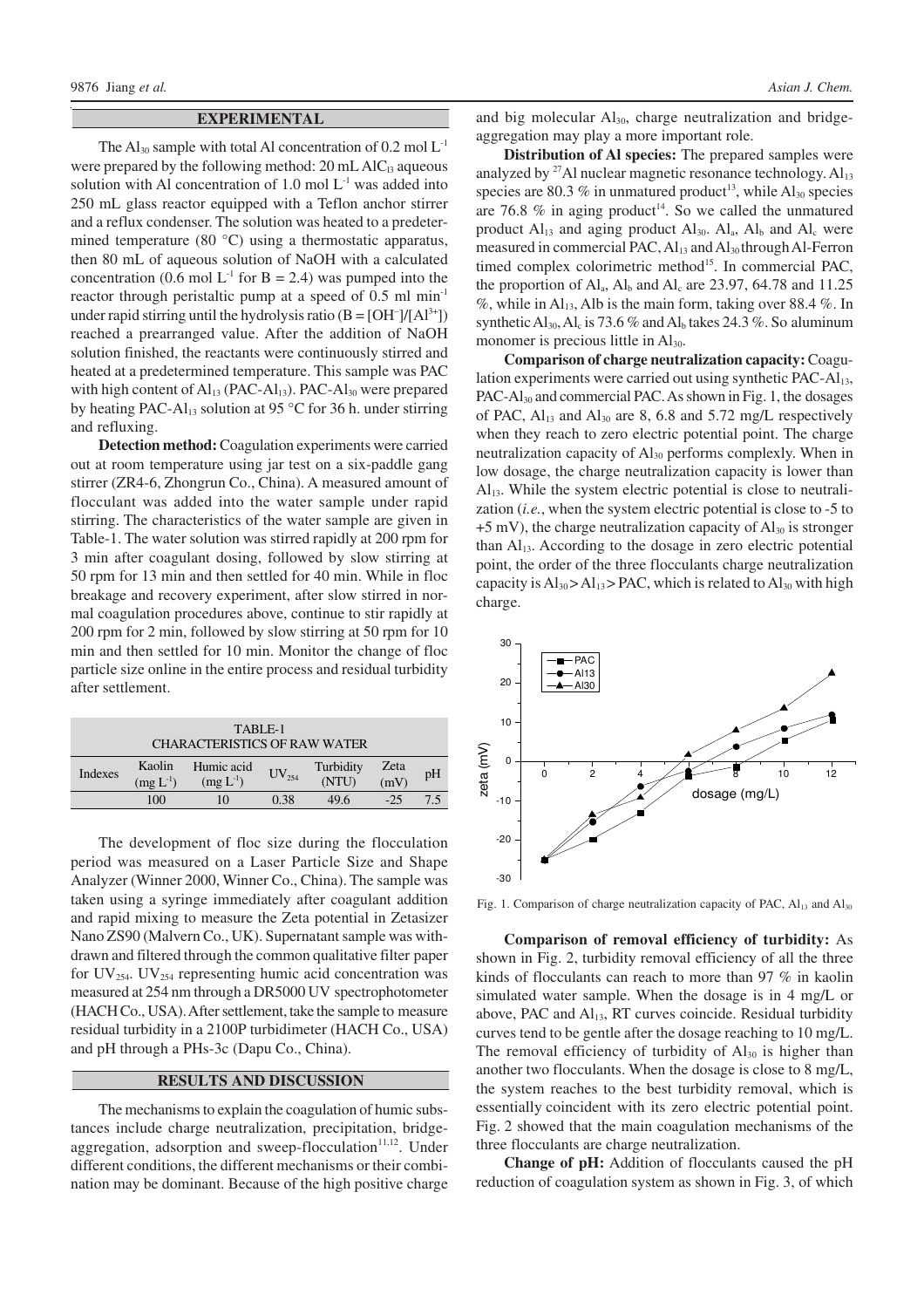the reduction amplitude in descending order is PAC,  $Al<sub>13</sub>$  and then  $Al_{30}$ . This is because that the PAC contains more  $Al^{3+}$ monomers which cause hydrolysis after being added into water. Hydrolysis causes pH reduction of the coagulation system. However, after high-temperature aging,  $Al_{30}$  contains Alb and  $Al<sub>c</sub>$  as its main forms. There is less pH reduction in  $Al<sub>30</sub>$ .



Fig. 2. Comparison of removal efficiency of turbidity of PAC,  $Al<sub>13</sub>$  and  $Al<sub>30</sub>$ 

**Comparison of UV254 removal capacity:** UV254 has good relation with organic matter in water<sup>16</sup>. As shown in Fig. 4, the  $UV_{254}$  removal curves of PAC,  $Al_{13}$  and  $Al_{30}$  showed a laddertype downward trend. When dosages are over 10 mg/L,  $UV_{254}$ removal efficiencies of all coagulants can reach to 40 %. According to Fig. 4,  $UV_{254}$  removal efficiencies of the three coagulants are not high, because their coagulation mechanisms are mainly charge neutralization rather than adsorption bridging.



Fig. 3. Change of pH in coagulation performances of PAC, Al<sub>13</sub> and Al<sub>30</sub>

**Analysis of kaolin microparticle flocculation characteristics:** As shown in Fig. 5, three kinds of flocculants have good flocculation abilities on the kaolin simulated water sample with average particle size of 4.08  $\mu$ m. Distribution of kaolin particles less than 10 µm is 0 after flocculation. Viewing from the floc particle sizes, PAC forms floc size between

10  $\mu$ m and 30  $\mu$ m, while Al<sub>13</sub> forms particle size between 40 um and 50 um. The size of floc formed in  $Al_{30}$  is bigger, more in 50 µm and 80 µm. This is because that due to charge neutralization and double electric layers compression, diffusion layers of particles are compressed to reduce the zeta electric potential and to form larger particles under the action of van der Waals force. Al30 has higher electric charge, higher relative molecular mass and stronger charge neutralization capacity than another two flocculants, therefore, the size of floc formed in  $Al_{30}$  is bigger.



Fig. 4. Comparison of  $UV_{254}$  removal efficiency of PAC,  $Al_{13}$  and  $Al_{30}$ 

**Change of floc size and residual turbidity in floc breakage and recovery process:** Floc particle size can directly reflect the floc breakage and recovery condition after remixing. Yukselen and Gregory<sup>17</sup> believed that the grown of flocs is mainly a physical process in charge neutralization flocculation, unrelated to the destruction of chemical bond, as a result, the broken flocs can recover. While in sweep flocculation, the grown of flocs is mainly a chemical process, the broken flocs can lead to destruction of chemical bonds, as a result, the broken flocs are difficult to recover. Some researchers<sup>14,18,19</sup> have suggested breakage factor  $(B_f)$  (Eq. 1) and recovery factor  $(R_f)$ (Eq. 2) represent floc broken and recovery degree respectively and strength factor  $(S_f)$  (Eq. 3) represents the floc strength.

$$
B_f = \frac{d_a - d_b}{d_a} \times 100\% \tag{1}
$$

$$
R_{f} = \frac{d_{c} - d_{b}}{d_{a} - d_{b}} \times 100\%
$$
 (2)

$$
S_f = \frac{d_b}{d_a} \times 100\%
$$
 (3)

In these equations,  $d_a$  represents the floc size before broken;  $d_b$  represents the minimum particle size after broken, while  $d_c$  represents the floc size after recovery.

As shown in Fig. 6, for the same dosage (6 mg/L) in PAC,  $Al<sub>13</sub>$  and  $Al<sub>30</sub>$  flocculation processes, remixing leads to floc broken, and hence, floc particle size declines. In the slow stirred process, floc particle sizes of the three flocculants get fully recovery and the recovered particle sizes are bigger than that before broken. In this condition, the  $B_f$  of PAC,  $Al_{13}$  and  $Al_{30}$